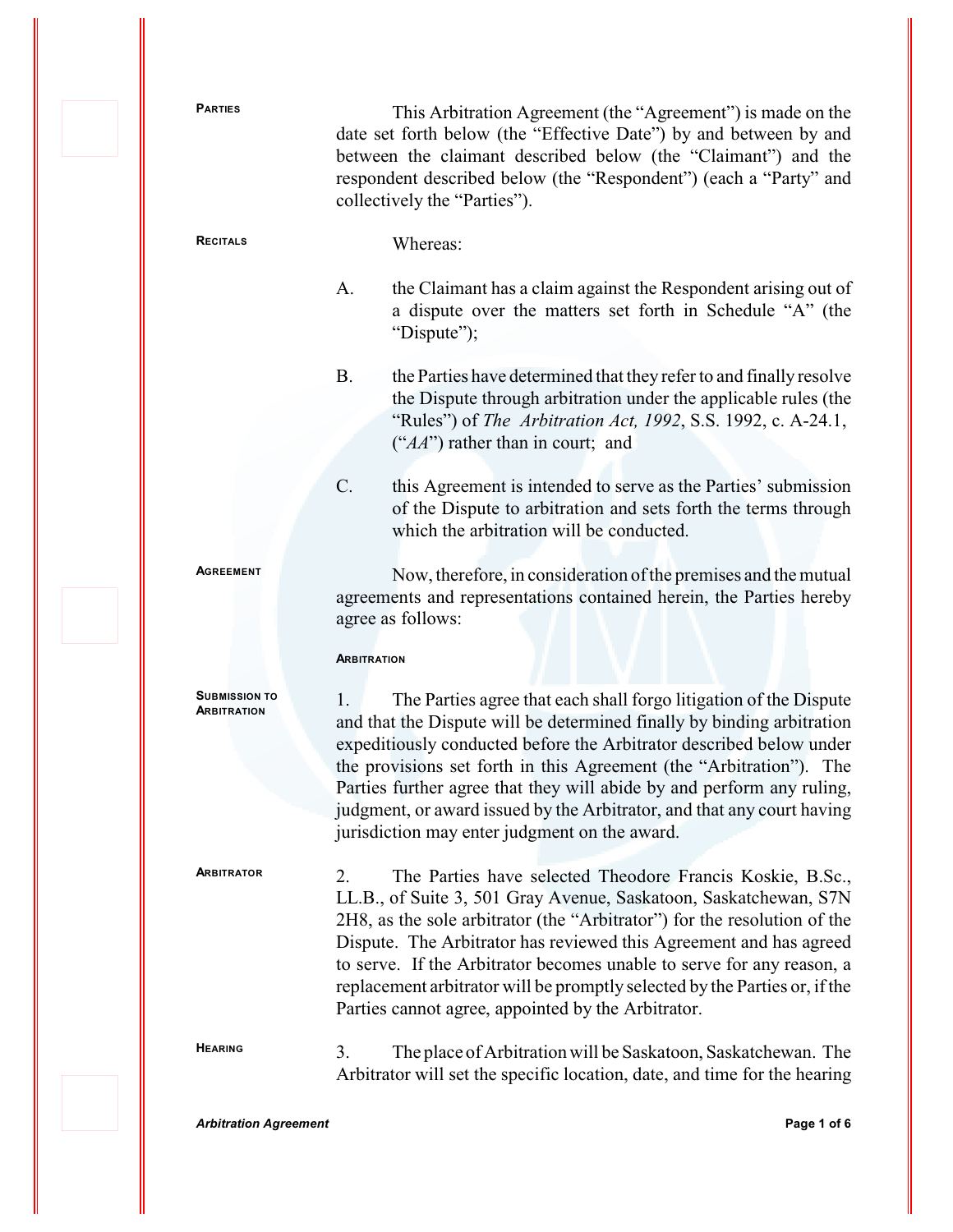in this case (the "Hearing") after consulting with the Parties, and will provide not less than twenty (20) days notice to each Party when he has determined such specific location, date, and time.

4. The Agreement will be governed by and interpreted in accordance with the laws of the Province of Saskatchewan. Judgment on the award rendered by the Arbitrator may be entered by any court having jurisdiction thereof. The Arbitrator will determine the Dispute in accordance with the substantive law of the Province of Saskatchewan, exclusive of its conflict of law rules.

**ARBITRATION RULES**

**FAMILIARITY WITH RULES**

**PRELIMINARY RELIEF**

**APPLICABLE LAW**

> 5. The Arbitration will be conducted in accordance with the Rules. In the event of a conflict between this Agreement and the Rules, this Agreement will govern. The rules applicable to solicitor-client and work-product privileges, and to settlement offers, will be honored in the Arbitration as though the case were being determined in a provincial or federal court.

> 6. The Parties hereby state that they have read the procedures and are familiar with the Rules relating to arbitration.

> 7. Either Party may apply to the Arbitrator for injunctive relief to maintain the *status quo* until a final award is rendered or the Dispute is otherwise resolved. Any such preliminary measures ordered by the Arbitrator may be specifically enforced by any court of competent jurisdiction. Either Party also may, without waiving any remedy under this Agreement, apply to any court of competent jurisdiction for any interim or provisional relief reasonably necessary to protect the rights or property of either Party.

**DISCOVERY** 8. Consistent with the expedited nature of arbitration, each Party will promptly provide the other Party with copies of documents relevant to the issues raised by any claim, cross claim, or counterclaim on which the producing Party may relay in support of or in opposition to any claim or defence. Any dispute regarding discovery, or the relevance or scope thereof, will be determined by the Arbitrator, which determination will be conclusive. All discovery will be completed within forty-five (45) days following the date of this Agreement.

## **CONDUCT OF HEARING**

**MANAGEMENT OF PROCEEDINGS** 9. The Arbitrator will manage the proceedings as he deems appropriate so as to make the Arbitration expeditious, economical, and less burdensome than litigation.

*Arbitration Agreement* **Page 2 of 6**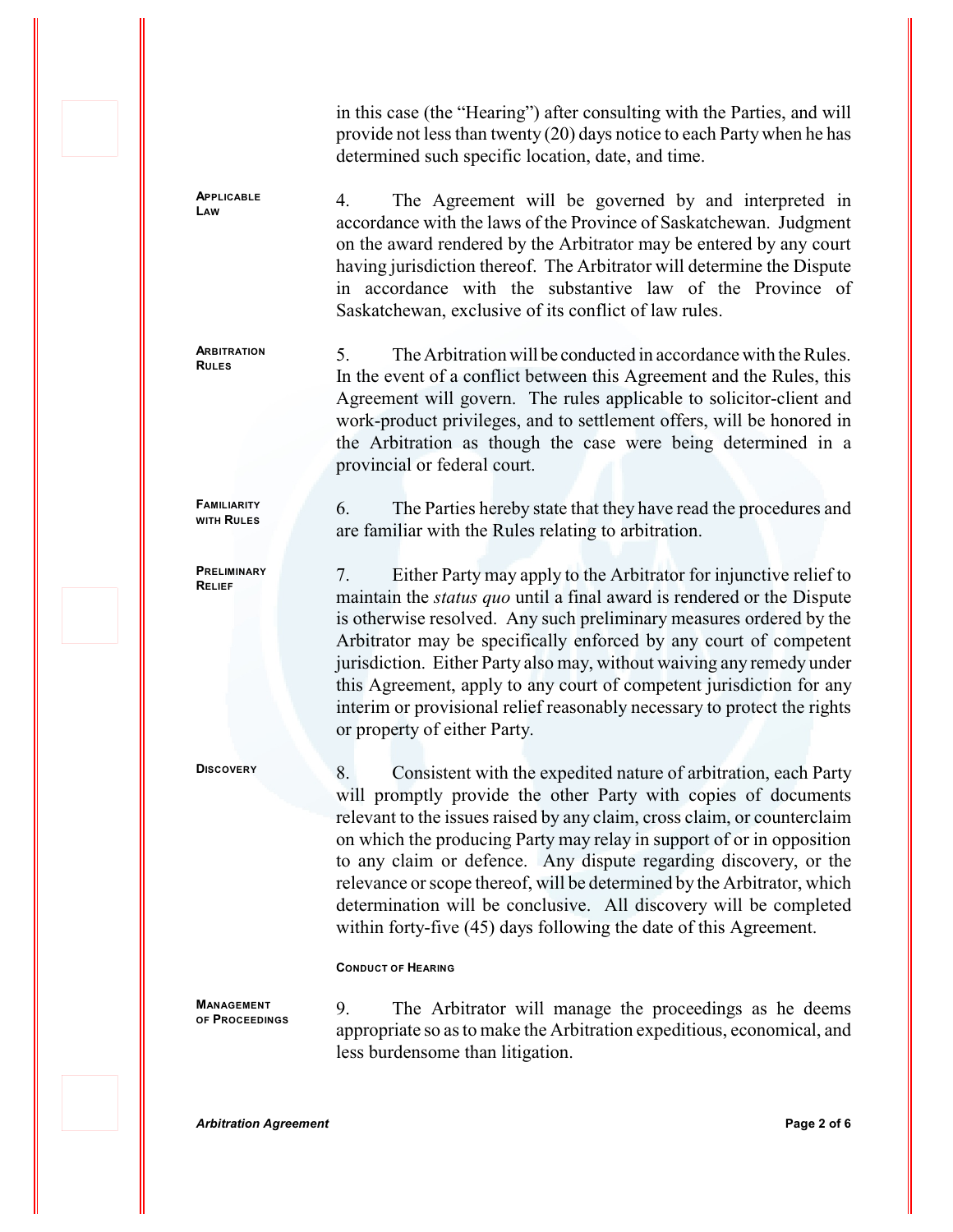|  | <b>POWERS</b>                          | 10.                                                                                                                                                                                                                                                                                                                            |                  | The Arbitrator may:                                                                                                                                                                                |  |
|--|----------------------------------------|--------------------------------------------------------------------------------------------------------------------------------------------------------------------------------------------------------------------------------------------------------------------------------------------------------------------------------|------------------|----------------------------------------------------------------------------------------------------------------------------------------------------------------------------------------------------|--|
|  |                                        | a)                                                                                                                                                                                                                                                                                                                             |                  | award any relief that could be awarded by a superior court;                                                                                                                                        |  |
|  |                                        | b)                                                                                                                                                                                                                                                                                                                             | appear;          | hear and decide the Dispute on the evidence presented even if<br>a Party duly notified of the date and time of the Hearing fails to                                                                |  |
|  |                                        | $\mathbf{c})$                                                                                                                                                                                                                                                                                                                  |                  | to provide for speed and efficiency:                                                                                                                                                               |  |
|  |                                        |                                                                                                                                                                                                                                                                                                                                | $\ddot{i}$       | limit issues to focus on the core of the Dispute, and<br>consistent therewith, limit the availability and use of<br>discovery;                                                                     |  |
|  |                                        |                                                                                                                                                                                                                                                                                                                                | $\overline{ii}$  | limit the time allotted to each Party for presentation of<br>its case; and                                                                                                                         |  |
|  |                                        |                                                                                                                                                                                                                                                                                                                                | $\overline{iii}$ | exclude testimony and other evidence he deems<br>irrelevant, cumulative, or inadmissible; and                                                                                                      |  |
|  |                                        | $\mathbf{d}$                                                                                                                                                                                                                                                                                                                   |                  | in the course of the proceedings, order any provisional or<br>equitable remedy, including preliminary or mandatory<br>injunction, that he deems just and equitable.                                |  |
|  | <b>OATH</b><br><b>REQUIRED</b>         | 11.                                                                                                                                                                                                                                                                                                                            |                  | All testimony will be presented under oath or affirmation.                                                                                                                                         |  |
|  | RIGHT TO<br><b>COUNSEL</b>             | 12.                                                                                                                                                                                                                                                                                                                            |                  | Each Party will have the right (but not the obligation) to be<br>represented by counsel at any Arbitration covered by this Agreement.                                                              |  |
|  | <b>SUBPOENAS</b>                       | Each Party and/or the Arbitrator will be entitled to subpoena<br>13.<br>witnesses for attendance at the Hearing and/or for the production of<br>records. All provisions of applicable superior court rules of civil<br>procedure relating to fees and expenses of witnesses will be equally<br>applicable in this Arbitration. |                  |                                                                                                                                                                                                    |  |
|  | <b>UNAVAILABLE</b><br><b>WITNESSES</b> | 14.                                                                                                                                                                                                                                                                                                                            |                  | Use of Affidavits of witnesses who cannot be subpoenaed or are<br>unable to attend the Hearing will be permitted to the extent permitted<br>by applicable superior court rules of civil procedure. |  |
|  | <b>DEADLINES</b>                       | 15.                                                                                                                                                                                                                                                                                                                            |                  | When an event is to be completed by a date certain, it is to be<br>completed by 5:00 p.m. on that date.                                                                                            |  |
|  | <b>COPIES</b>                          | 16.                                                                                                                                                                                                                                                                                                                            |                  | A Party providing any document to the other Party shall also<br>provide a copy to the Arbitrators.                                                                                                 |  |
|  |                                        |                                                                                                                                                                                                                                                                                                                                |                  |                                                                                                                                                                                                    |  |

*Arbitration Agreement* **Page 3 of 6**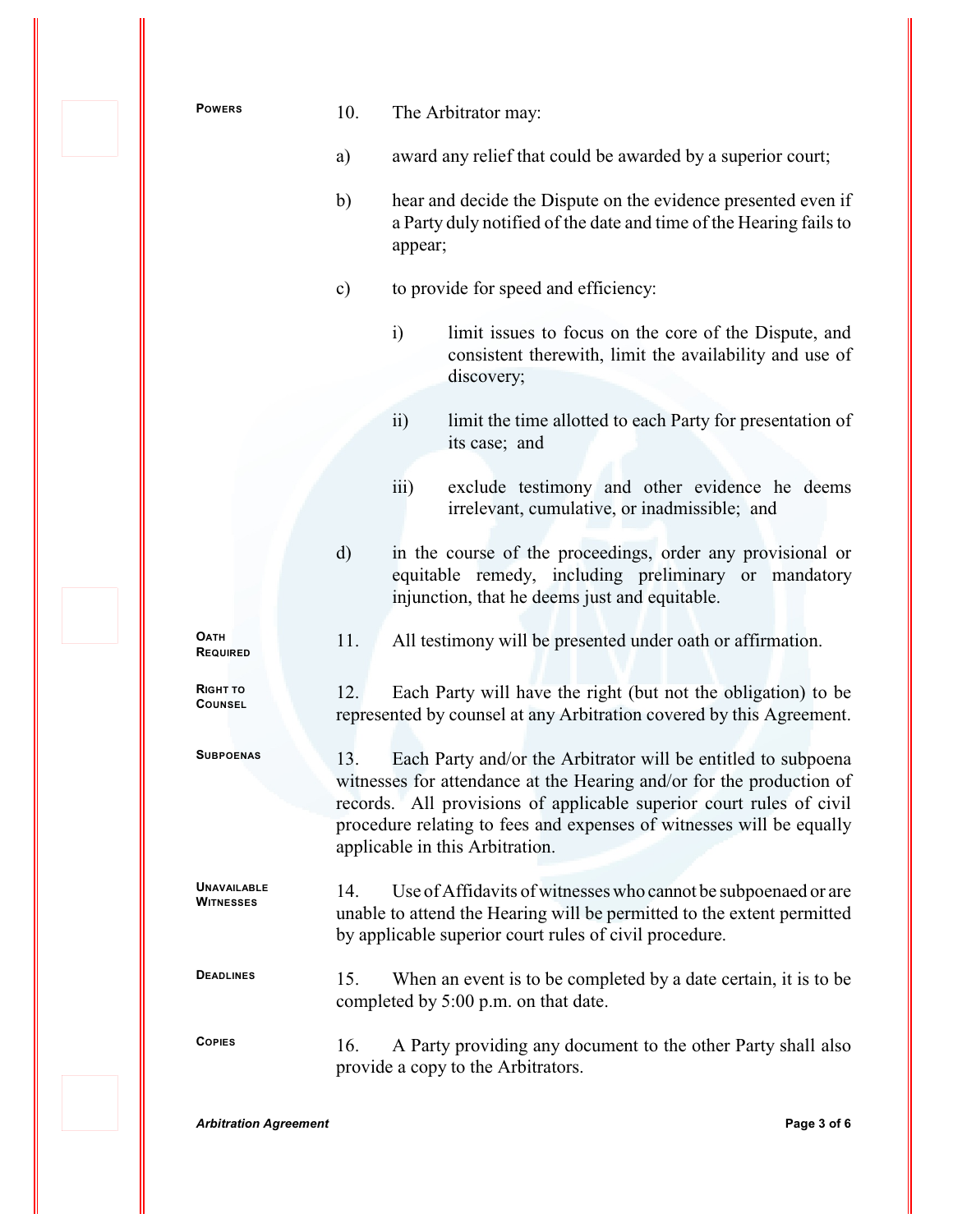**FORM OF AWARD**

**<sup>R</sup>ECORD** 17. Either Party may, at his/her/its expense, have the Hearing recorded and transcribed; provided, however, a copy of any transcript prepared must be provided to the Arbitrators.

**AWARD**

18. The award will be a reasoned award, and will be issued in writing and signed by the Arbitrators within thirty (30) days of the conclusion of the Hearing. The Arbitrators may, but is not required to, make specific findings of fact or law. The award will be based upon the evidence presented and the law argued by the Parties.

**WRITTEN STATEMENT**

**TIMING** 19. It is the intent of the Parties that, barring extraordinary circumstances, Arbitration proceedings will be concluded within sixty (60) days from the date the Arbitrators is appointed. The Arbitrator may extend this time limit in the interests of justice. Failure to adhere to this time limit shall not constitute a basis for challenging the award.

> 20. Before rendering the final award, the Arbitrators will submit to the Parties an unsigned draft of the proposed award. Within three (3) business days after receipt of such draft award, a Party may serve on the other Party (and file with the Arbitrator) a written statement outlining any claimed errors of fact, law, computation, or otherwise ("Written Statement"). Within three (3) business days after receipt of the Written Statement of each Party, the Arbitrators will render his final award.

DAMAGES 21. The Arbitrator is not empowered to award punitive or other damages not measured by the prevailing Party's actual damages, except as may be required by statute. Each Party hereby irrevocably waives any right to recover such damages with respect to the Dispute.

**<sup>C</sup>OSTS** 22. In the final award, the Arbitrator will split the costs of the Arbitration evenly between the Parties.

## **MISCELLANEOUS**

**<sup>C</sup>ONSIDERATION** 23. In addition to any other consideration, each Party's promise to resolve the Dispute by Arbitration in accordance with the provisions of this Agreement, rather than through the courts or other bodies, is consideration for the other Party's like promise.

**EFFECT OF AGREEMENT ON THIRD PARTIES** 24. The covenants the Parties have made in this Agreement do not create any rights for the benefit of any person who is not a Party hereto.

*Arbitration Agreement* **Page 4 of 6**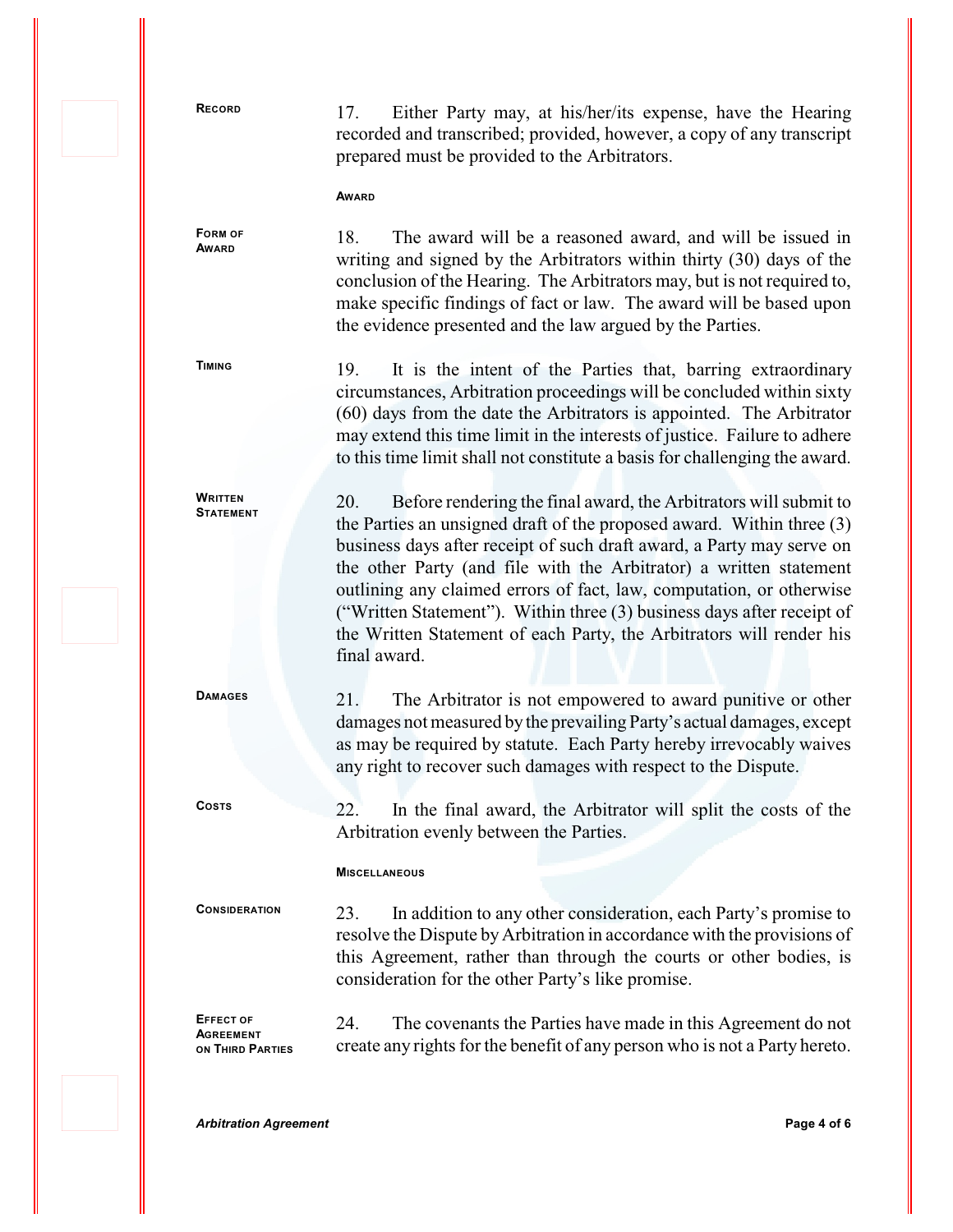**EXCLUSION OF LIABILITY**

**SUCCESSORS & ASSIGNS**

**NO IMPLIED WAIVER**

25. The Arbitrator will not be liable to any Party for any act or omission in connection with any Arbitration conducted under this Agreement.

26. All references in this Agreement to the Parties will be deemed to include, as applicable, a reference to their respective successors and assigns. The provisions of this Agreement will be binding on and will inure to the benefit of the successors and assigns of the Parties.

27. The failure of either Party to insist on strict performance of any covenant or obligation under this Agreement, regardless of the length of time for which such failure continues, will not be deemed a waiver of such Party's right to demand strict compliance in the future. No consent or waiver, express or implied, to or of any breach or default in the performance of any obligation under this Agreement will constitute a consent or waiver to or of any other breach or default in the performance of the same or any other obligation.

NOTICE 28. All notices will be in writing and deemed to be duly given if delivered by hand, transmitted over telephone lines by way of facsimile, electronic transfer or other telecommunication method providing a written output or mailed by prepaid registered post at any postal station in Saskatchewan, addressed to the party concerned to the address set out herein or such address as any party may from time to time by notice in writing advise the other. Any notice if delivered, will be deemed to have been given on the date of delivery and, if mailed or transmitted over the telephone lines, will be deemed to have been given at the time of posting or transmittal; provided however that if there shall be a postal strike, slow-down or other labour dispute which may affect the delivery of such notice through the mail between the time of mailing and the actual receipt of notice, then such notice will only be effective if actually delivered or transmitted.

**COUNTERPARTS/** 29. This Agreement may be executed in one or more counterparts, each of which shall be deemed an original but all of which shall constitute one and the same instrument. For purposes of this Agreement, use of a facsimile, e-mail, or other electronic medium shall have the same force and effect as an original signature.

SEVERABILITY 30. In the event that any provision of this Agreement is held to be invalid or unenforceable for any reason:

> a) the invalid or unenforceable provision or term will be replaced by a term or provision that is valid and enforceable and that comes closest to expressing the intention of such invalid or

**ELECTRONIC SIGNATURES**